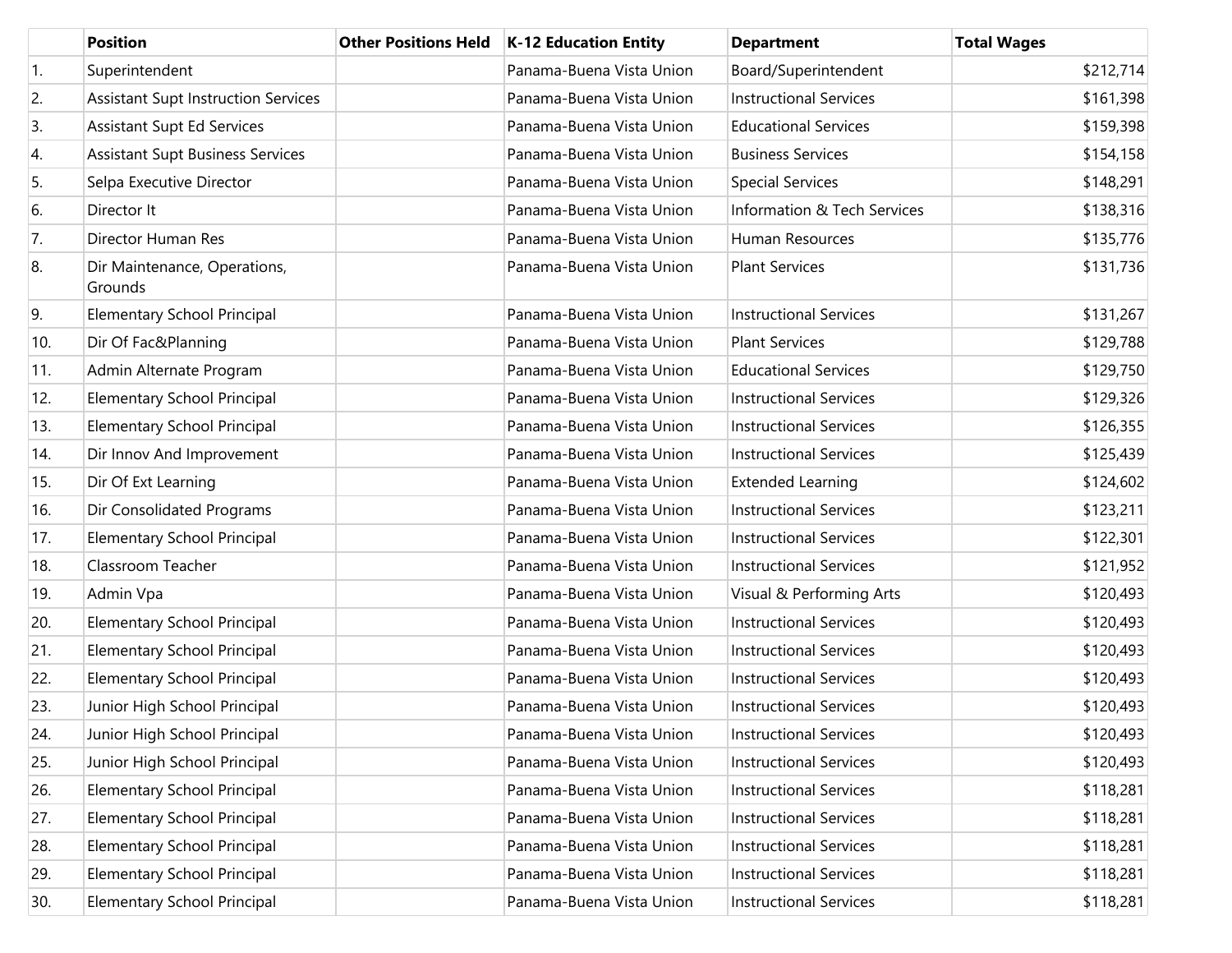| 31. | <b>Elementary School Principal</b>     | Panama-Buena Vista Union | <b>Instructional Services</b> | \$118,281 |
|-----|----------------------------------------|--------------------------|-------------------------------|-----------|
| 32. | Junior High School Principal           | Panama-Buena Vista Union | <b>Instructional Services</b> | \$118,281 |
| 33. | Junior High School Principal           | Panama-Buena Vista Union | <b>Instructional Services</b> | \$118,281 |
| 34. | Coordinator Of Special                 | Panama-Buena Vista Union | <b>Special Services</b>       | \$118,237 |
| 35. | <b>Director Of Fiscal Services</b>     | Panama-Buena Vista Union | <b>Business Services</b>      | \$117,885 |
| 36. | Director Of Nutrition                  | Panama-Buena Vista Union | <b>Nutrition Services</b>     | \$115,678 |
| 37. | <b>Elementary School Principal</b>     | Panama-Buena Vista Union | <b>Instructional Services</b> | \$115,678 |
| 38. | Director Of Special Services           | Panama-Buena Vista Union | <b>Special Services</b>       | \$115,586 |
| 39. | Assistant Director Of Special Ed       | Panama-Buena Vista Union | <b>Special Services</b>       | \$112,725 |
| 40. | <b>Transportation Manager</b>          | Panama-Buena Vista Union | Transportation                | \$112,198 |
| 41. | <b>Elementary School Principal</b>     | Panama-Buena Vista Union | <b>Instructional Services</b> | \$111,385 |
| 42. | <b>Elementary School Principal</b>     | Panama-Buena Vista Union | <b>Instructional Services</b> | \$111,274 |
| 43. | Coordinator Of Special                 | Panama-Buena Vista Union | <b>Special Services</b>       | \$109,792 |
| 44. | <b>Elementary School Principal</b>     | Panama-Buena Vista Union | <b>Instructional Services</b> | \$109,442 |
| 45. | Assistant Principal Jr High            | Panama-Buena Vista Union | <b>Instructional Services</b> | \$108,608 |
| 46. | Psychologist                           | Panama-Buena Vista Union | <b>Special Services</b>       | \$107,687 |
| 47. | Academic Coach                         | Panama-Buena Vista Union | <b>Instructional Services</b> | \$107,139 |
| 48. | <b>Elementary Assistant Principal</b>  | Panama-Buena Vista Union | <b>Instructional Services</b> | \$106,840 |
| 49. | Psychologist                           | Panama-Buena Vista Union | <b>Special Services</b>       | \$106,598 |
| 50. | Principal Steam Academy                | Panama-Buena Vista Union | <b>Instructional Services</b> | \$106,528 |
| 51. | Assistant Director Of Special Ed       | Panama-Buena Vista Union | <b>Special Services</b>       | \$106,255 |
| 52. | Assistant Principal Jr High            | Panama-Buena Vista Union | <b>Instructional Services</b> | \$105,876 |
| 53. | Psychologist                           | Panama-Buena Vista Union | <b>Special Services</b>       | \$104,921 |
| 54. | Academic Coach                         | Panama-Buena Vista Union | <b>Instructional Services</b> | \$104,914 |
| 55. | Coordinator Assessment &<br>Technology | Panama-Buena Vista Union | <b>Instructional Services</b> | \$104,636 |
| 56. | Coordinator Of Special                 | Panama-Buena Vista Union | <b>Special Services</b>       | \$104,636 |
| 57. | Coordinator Of Special                 | Panama-Buena Vista Union | <b>Special Services</b>       | \$104,636 |
| 58. | Classroom Teacher                      | Panama-Buena Vista Union | <b>Instructional Services</b> | \$104,489 |
| 59. | Speech Pathologist                     | Panama-Buena Vista Union | <b>Special Services</b>       | \$104,002 |
| 60. | Speech Pathologist                     | Panama-Buena Vista Union | <b>Special Services</b>       | \$103,627 |
| 61. | Counselor Jr High                      | Panama-Buena Vista Union | <b>Educational Services</b>   | \$103,586 |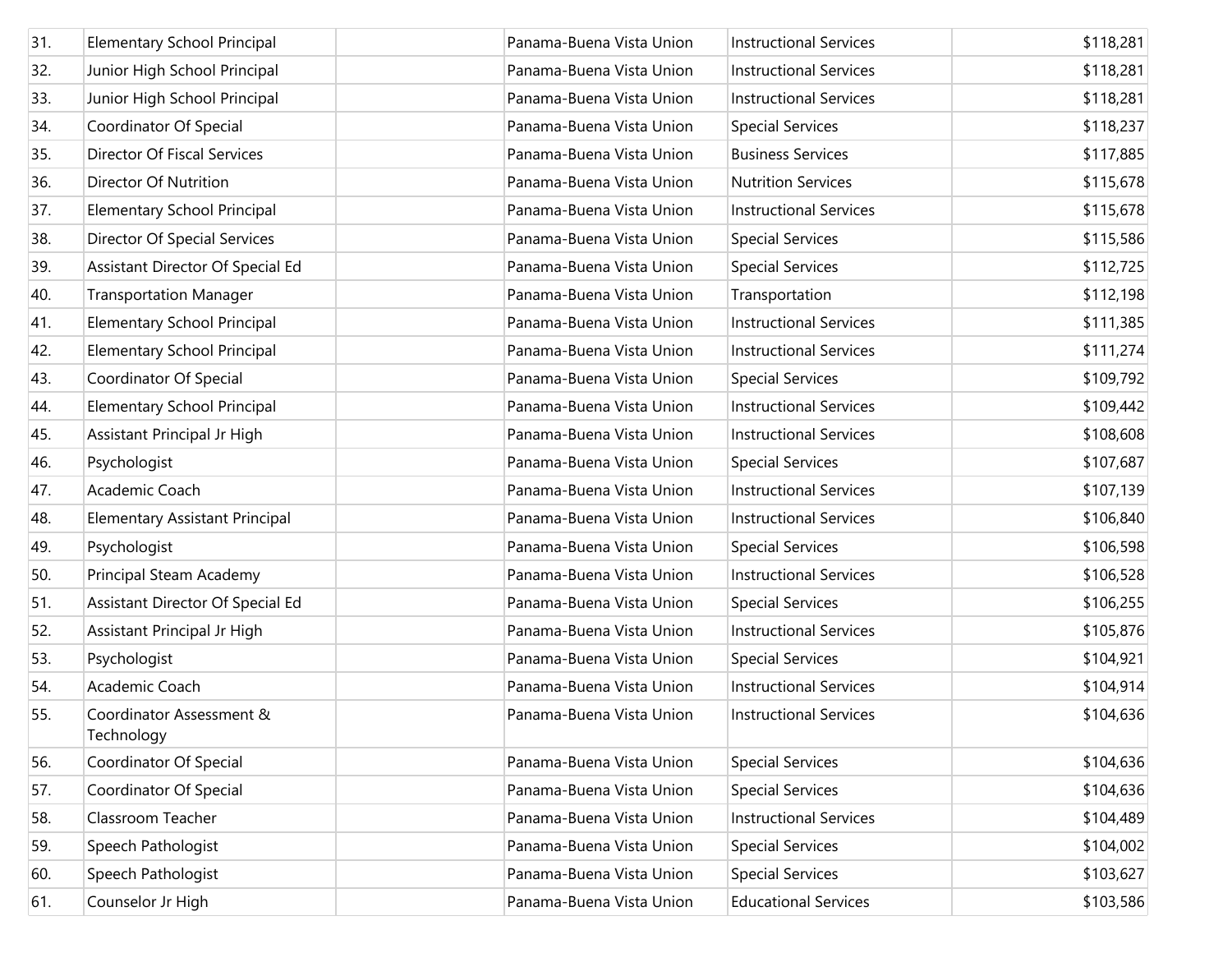| 62. | Classroom Teacher                  | Panama-Buena Vista Union | <b>Instructional Services</b> | \$103,534 |
|-----|------------------------------------|--------------------------|-------------------------------|-----------|
| 63. | Psychologist                       | Panama-Buena Vista Union | <b>Special Services</b>       | \$103,529 |
| 64. | Speech Pathologist                 | Panama-Buena Vista Union | <b>Special Services</b>       | \$103,097 |
| 65. | Psychologist                       | Panama-Buena Vista Union | <b>Special Services</b>       | \$102,660 |
| 66. | Academic Coach                     | Panama-Buena Vista Union | <b>Instructional Services</b> | \$102,217 |
| 67. | Counselor Jr High                  | Panama-Buena Vista Union | <b>Educational Services</b>   | \$102,107 |
| 68. | Counselor Jr High                  | Panama-Buena Vista Union | <b>Educational Services</b>   | \$102,101 |
| 69. | Academic Coach                     | Panama-Buena Vista Union | <b>Instructional Services</b> | \$102,058 |
| 70. | Counselor Jr High                  | Panama-Buena Vista Union | <b>Educational Services</b>   | \$102,022 |
| 71. | Classroom Teacher                  | Panama-Buena Vista Union | <b>Instructional Services</b> | \$101,984 |
| 72. | Speech Pathologist                 | Panama-Buena Vista Union | <b>Special Services</b>       | \$101,520 |
| 73. | Classroom Teacher                  | Panama-Buena Vista Union | <b>Instructional Services</b> | \$101,249 |
| 74. | Psychologist                       | Panama-Buena Vista Union | <b>Special Services</b>       | \$101,212 |
| 75. | Classroom Teacher                  | Panama-Buena Vista Union | <b>Instructional Services</b> | \$101,147 |
| 76. | Counselor Jr High                  | Panama-Buena Vista Union | <b>Educational Services</b>   | \$101,109 |
| 77. | Academic Coach                     | Panama-Buena Vista Union | <b>Instructional Services</b> | \$100,803 |
| 78. | Academic Coach                     | Panama-Buena Vista Union | <b>Instructional Services</b> | \$100,147 |
| 79. | Academic Coach                     | Panama-Buena Vista Union | <b>Instructional Services</b> | \$100,102 |
| 80. | Classroom Teacher                  | Panama-Buena Vista Union | <b>Instructional Services</b> | \$99,946  |
| 81. | Classroom Teacher                  | Panama-Buena Vista Union | <b>Instructional Services</b> | \$99,714  |
| 82. | Assistant Principal Jr High        | Panama-Buena Vista Union | <b>Instructional Services</b> | \$99,655  |
| 83. | Assistant Principal Jr High        | Panama-Buena Vista Union | <b>Instructional Services</b> | \$99,655  |
| 84. | Academic Coach                     | Panama-Buena Vista Union | <b>Instructional Services</b> | \$99,638  |
| 85. | Program Specialist                 | Panama-Buena Vista Union | <b>Special Services</b>       | \$99,613  |
| 86. | Acad Coach Mth-Steam               | Panama-Buena Vista Union | <b>Instructional Services</b> | \$99,597  |
| 87. | Academic Coach                     | Panama-Buena Vista Union | <b>Instructional Services</b> | \$99,567  |
| 88. | <b>Elementary School Principal</b> | Panama-Buena Vista Union | <b>Instructional Services</b> | \$99,382  |
| 89. | Speech Pathologist                 | Panama-Buena Vista Union | <b>Special Services</b>       | \$99,327  |
| 90. | Classroom Teacher                  | Panama-Buena Vista Union | <b>Instructional Services</b> | \$99,030  |
| 91. | Instruct Intervention Teacher      | Panama-Buena Vista Union | <b>Instructional Services</b> | \$98,927  |
| 92. | Gate Teacher                       | Panama-Buena Vista Union | <b>Instructional Services</b> | \$98,903  |
| 93. | Classroom Teacher                  | Panama-Buena Vista Union | <b>Instructional Services</b> | \$98,826  |